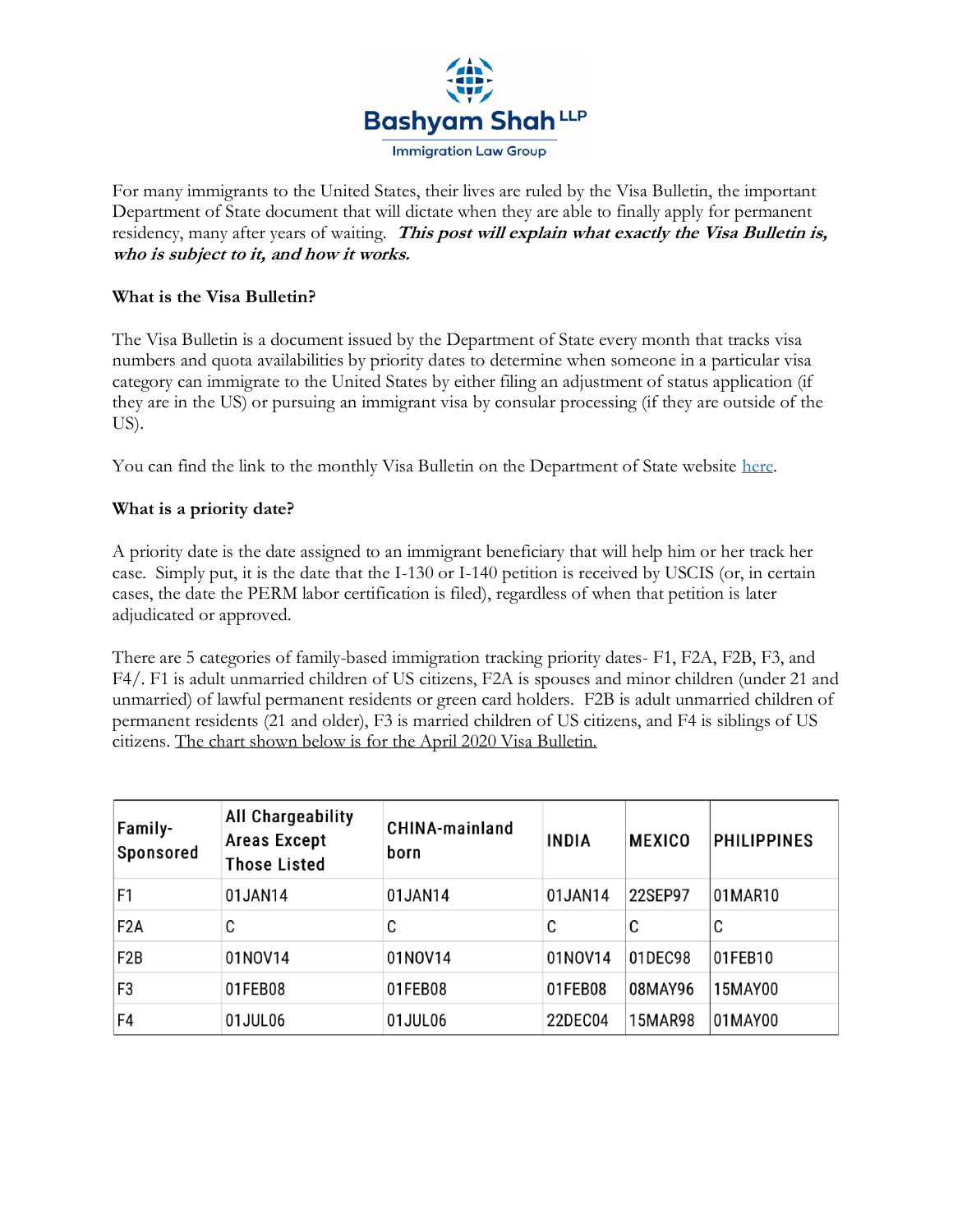

There are 8 categories of employment-based immigration tracking priority dates- EB1, EB2, EB3, other workers, EB4, certain religious workers, EB5 non-regional center, and EB5 regional center. The chart shown below is for the April 2020 Visa Bulletin.

| Employment-<br>based                                | All<br>Chargeability<br>Areas Except<br><b>Those Listed</b> | CHINA-<br>mainland<br>born | EL<br><b>SALVADOR</b><br><b>GUATEMALA</b><br><b>HONDURAS</b> | <b>INDIA</b>            |                 | <b>MEXICO PHILIPPINES VIETNAM</b> |         |
|-----------------------------------------------------|-------------------------------------------------------------|----------------------------|--------------------------------------------------------------|-------------------------|-----------------|-----------------------------------|---------|
| 1st                                                 | 01JUN19                                                     | 08JUN17                    | 01JUN19                                                      | 01MAY15 01JUN19 01JUN19 |                 |                                   | 01JUN19 |
| 2nd                                                 | C                                                           | 01SEP15                    | C                                                            | $25MAY09$ C             |                 | C                                 | C       |
| 3rd                                                 | 01JAN17                                                     | 15APR16                    | 01JAN17                                                      | 22JAN09                 | 01JAN17 01JAN17 |                                   | 01JAN17 |
| <b>Other Workers</b>                                | 01JAN17                                                     | 01JUL08                    | 01JAN17                                                      | 22JAN09                 | 01JAN17 01JAN17 |                                   | 01JAN17 |
| 4th                                                 | С                                                           | C                          | 15JUL16                                                      | C                       | 22JAN18 C       |                                   | C       |
| Certain Religious<br>Workers                        | C                                                           | С                          | 15JUL16                                                      | C                       | 22JAN18 C       |                                   | С       |
| 5th Non-<br><b>Regional Center</b><br>$(C5$ and T5) | С                                                           | 15MAY15                    | C                                                            | $01$ JAN19 $ C $        |                 | C                                 | 08FEB17 |
| 5th Regional Center<br>$(15$ and R5)                | C                                                           | 15MAY15                    | C                                                            | 01JAN19 C               |                 | C                                 | 08FEB17 |

A "C" on either chart indicates that the category is current, meaning there is no wait time and that a beneficiary of an approved petition in that category can immediately pursue residency. Otherwise, where a date is show, that date for each category and country indicates that is the priority date the government is currently processing applications for. If your date is **BEFORE** the date shown, you can go ahead and pursue an adjustment of status of visa processing. If your date is **AFTER** the date shown, you must wait until your date is current.

## **How does the Visa Bulletin work?**

Pursuant to the visa category quotas as established by Congress, the Department of State keeps track of how many of the visas are used in any given month, so that they can adjust the priority dates accordingly and move the dates appropriately. These dates do not move month-to-month. It is common in certain categories for a date to not move across a period of months, or just move a few days or a week at a time across a month.

For example, in March 2020, the Visa Bulletin in the F4 category for India indicated a December 8, 2004 priority date. In April 2020, that date moved to December 22, 2004, just 14 days. To compare to the F4 category for all other countries, the date remained unmoved from July 1, 2006 from March 2020 to April 2020. This indicates there was no movement forward.